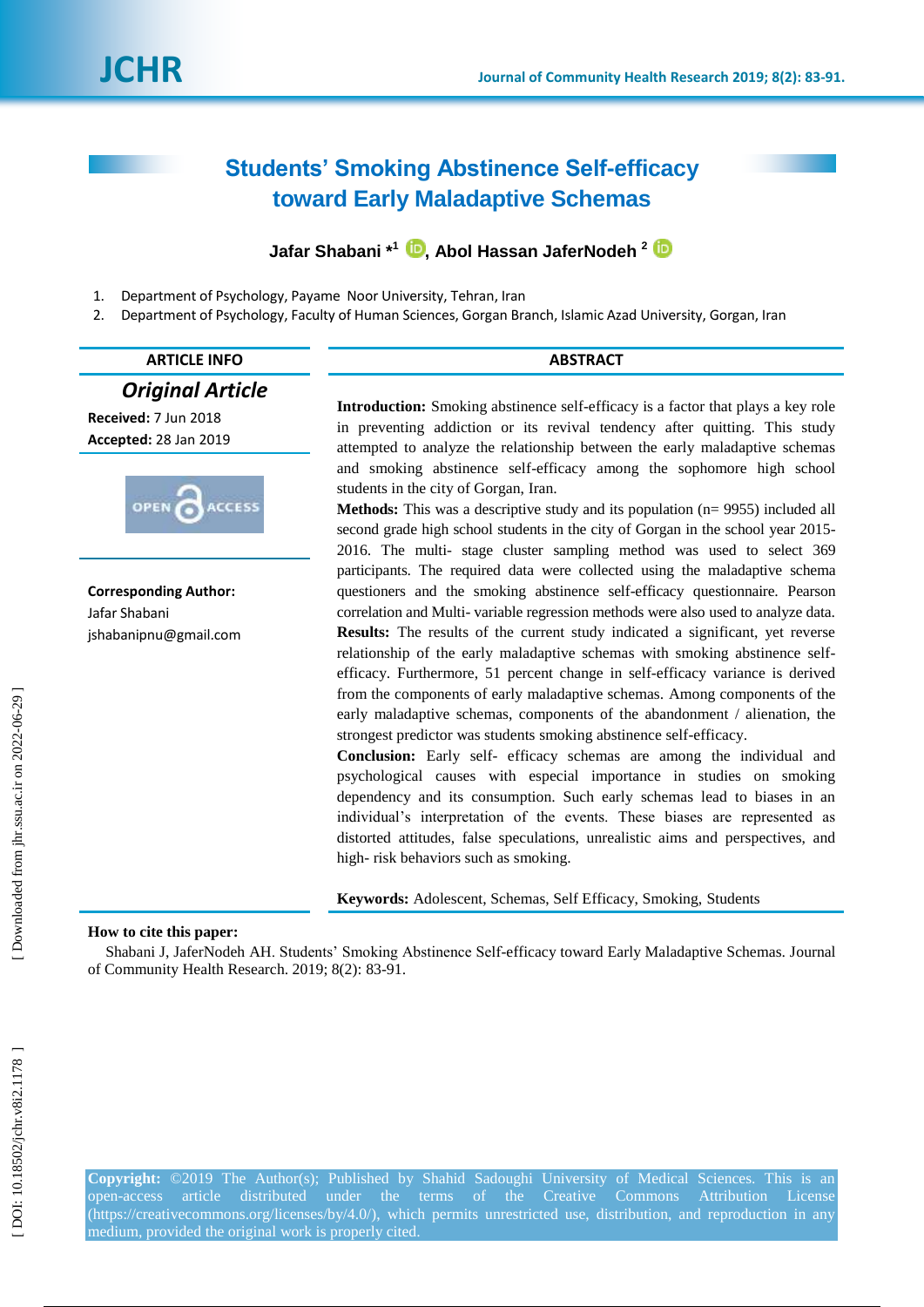#### **Introduction**

Tobacco use is one of the most malicious public health threats the world has ever faced According to the World Health Organization (WHO) estimates, the number of deaths from smoking will rise to over 10 million people by 2030 . Despite the popular effects of smoking on health, many young people are addicted to this high -risk behavior and still continue smoking. This high prevalence of smoking among adolescents and young adults is inevitably followed by the risk of its dependence and will have negative consequences on their health (1-2). One of the main variables in determining how individual s respon d to the environment is the concept of self -efficacy. Bandura define d self efficacy as "conviction and confidence of a person to behave in such a successful way to achieve the desired results" ( 3 ). Self -avoidance or efficacy of coping strategies refers to trust one's personal ability in avoidance of substance abuse in situations of pressure and problematic points. It is also one of the early predictors of abstinence and withdrawal of drugs ( 4 ) .

Self- efficiency reflects the teens' belief in their ability to resist against social pressure to use drug s. According to this view, even if the teen s do not have a plan to consume drugs, they may use them mainly due to lack the necessary skills for refusing peer pressure. Robinson and Walsh<sup>2</sup> showed that teens who always avoid addictive substances have better and more effective coping strategies  $3$  than others. In another research, the results indicated that poor efficacy often leads to materials' abuse among students . In addition, Mc Lare et al . in a study on issues related to alcohol consumption, depression, impulsivity, avoidance coping, and peer social support found out that alcohol consumption could be a predictor of self efficacy in drug consumers ( 5 ).

Today, different views , with the aim of reducing smoking or leaving it, are developed and most of them are based on behavioral change s in smokers. The most important theories , which have attempted to look for a deeper understanding and explanation of addiction and drug abuse are

biological -genetic, psycho -analytic, behavioristic approaches along with comments on sociocultural and socio - cognitive foundations, and social learning theory (6).

From these perspectives, what remains important in the examined issue in this study is the learning theory including socio-cognitive and social learning approaches. In such approaches, it is believe d that human behaviors are acquired; they are not results of the genetic factors. Problematic behavior, including risky thoughts and feelings , as well as physiological evolutions can be modified and altered with the same learning processes , which have created them. In other words, these theories focus on the belief that addictive behaviors are a bunch of bad habits that can be modified and changed (7).

In a longitudinal study, Boardman, Catley, Mayo, & Alhuwalia (8), evaluated self-efficacy and motivation in a six -month smoking cessation treatment program . The results showed that smokers who failed in the treatment had reported lower self -efficacy and motivation than those who passed it successfully .

In another longitudinal study, Chang, et al. (9) analyzed the role of social impact s and efficacy as effective predictors of smoking abstinence self -efficacy among Taiwanese high school students. The findings showed that these two components play a key initial role in quit of smoking. Furthermore, Momoh, Imhond , and Omagbe ( 3 ) studied the role of gender , efficacy, age , and extroversion on smoking behavior among Nigerian students. The results showed a significant difference between smoking habits among men and women. In addition, the efficacy was significant in terms of people's attitudes toward themselves and their abilities in smoking . Zhang and Ho (10 ) argue that early stereotypes, i.e., beliefs that people have about themselves, others , and their environment, typically originate from unfulfilled basic needs, especially emotional needs , in childhood. In fact, these early maladaptive schemas , which persist throughout lifetime are constant and form the foundations of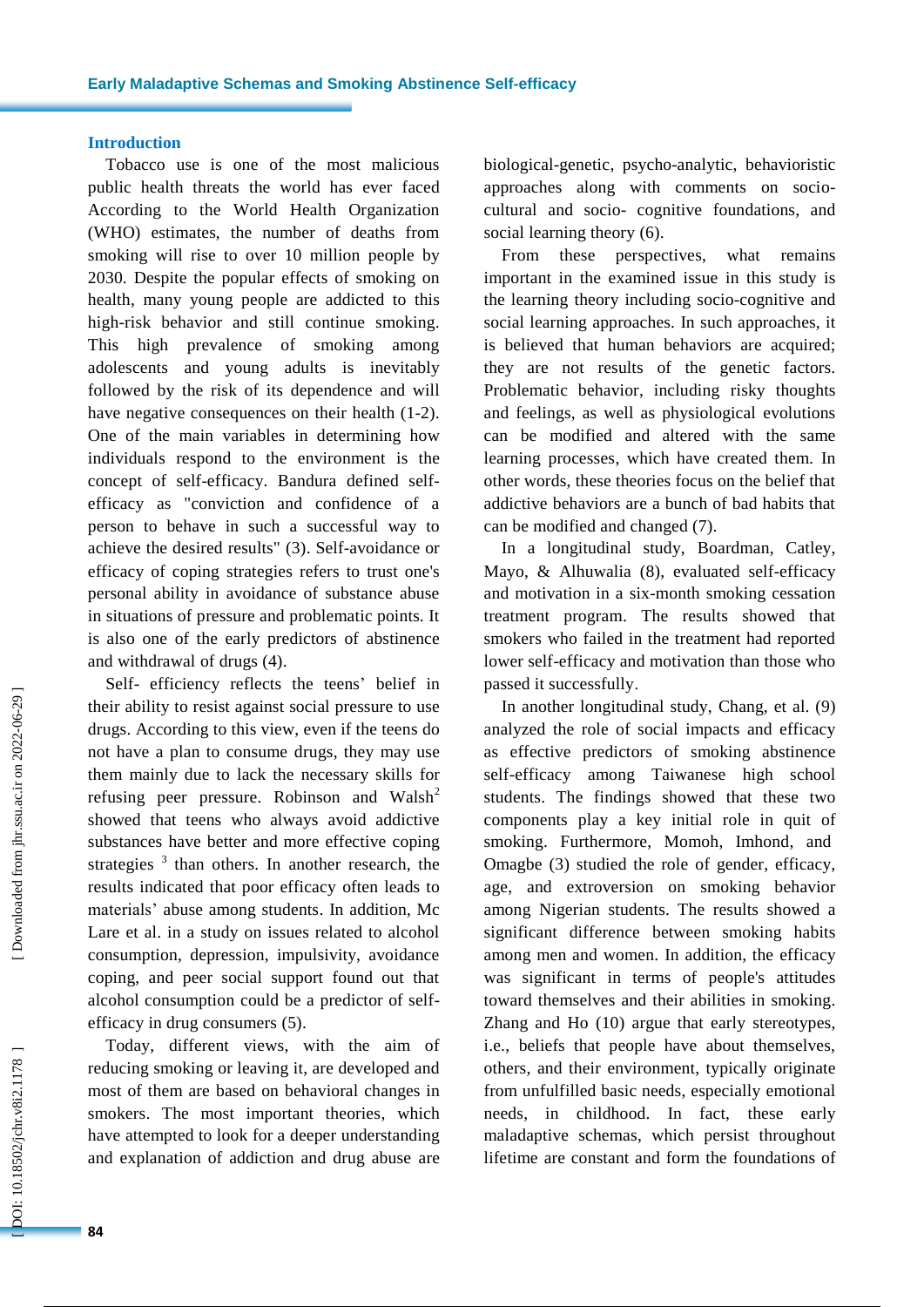cognitive structures. These schemas help people to organize their experiences about their surrounding world and to process the incoming information. One of the leading theories in the field of schemas is T. E. Young's maladaptive schema theory .

In his theory, Young (11 ) introduced 15 schemas, which are the result of five main unmet emotional needs including need to join and acceptanc , autonomy, competence and identity, freedom to express normal needs and emotions, self -expression, spontaneity , fun , and inner orientation. Young believes that early maladaptive schemas lead to negative life experiences in people; as a consequence, such events are observed in an individual's life, excessive psychological stress , and life dissatisfaction. Those who use these maladaptive schemas excessively are more affected by the negative events of daily life ( 1 2 ). Moreover, cognitive schemas are components with deep effects on drug tendency. Here, the schema is considered as an abstract map used for information interpretation and problem solving (13). On the other hand, Young et al. (14) believe that early maladaptive schemas appear through maladaptive coping ways such as defectiveness (shame), avoidance (truancy), and excessive compensation (war). Activation of the early maladaptive schemas leads to cognitive dissonance; therefore, drug abuse is a maladaptive coping method used by people to deal with their cognitive dissonance .

In their studies Shorey, Anderson, & Stuart (15) and Shorey, Stuart, Anderson & Strong (16 ) found evidence s that people having disorders in alcohol abuse suffered from early maladaptive schemas. According to theoretical and research findings, it can be concluded that schema structure is one of the key concepts that affect students' self -efficacy in avoiding smoking. Considering the above, the basic issue of the present study was to examine the relationship between early maladaptive schemas and self -efficiency among the second year high -school male students i n the city of Gorgan. In this regard, the following hypotheses were raised :

 relationship exists between early maladaptive schemas and smoking abstinence self -efficacy among the second -grade high school male students in the city of Gorgan .

#### **Methods**

#### *Statistical population* :

This descriptive study was performed in Gorgan city, Iran. The population (n= 9955) included all high school second - grade students in the academic year 2015 -2016.

*Sampling and sampling method* :

A stratified random sampling method, the Krejcie and Morgan"s table, was used to select the participants, resulting in a sample size of 369. The Pearson correlation and multivariate regression methods were also used to analyze the data . In this study, moral considerations, such as conscious satisfaction of individuals to participate in the research and the principle of confidentiality and secrecy were observed.

*Instruments*: In this study, two tools were used:

*A. Young' Schema Questionnaire - Short Form (SQ -SF)*

This 75 -item questionnaire was developed by Young (17) to evaluate 15 maladaptive schemas. These schema include : 1) Emotional Inhibition , 2)  $ab$ andonment/ alienation. 3 ) Bad abusive behavior, 4) social isolation / alienation, 5) defectiveness/ shame, 6) failure, 7) dependence/ incompetence , 8 ) vulnerability to accident or illness, 9) involvement/ underdevelopment, 10) obedience , 11 sacrifice.  $12)$ ) emotional deprivation , 13 ) unrelenting standards , 14) entitlement/ grandiosity, and 15) inadequate selfcontrol / self -discipline . Each question is scored on a scale of 6 points ( $1 =$  absolutely false,  $6 =$ absolutely true). In this questionnaire, every 5 questions measure a schema. The mean of greater than 25 for a sub -scale shows that the scheme is inefficient. The reliability and validity of these tools were confirmed in numerous investigations (18). Standardization of the questionnaire was conducted in Iran by Ahi et al., i n Tehran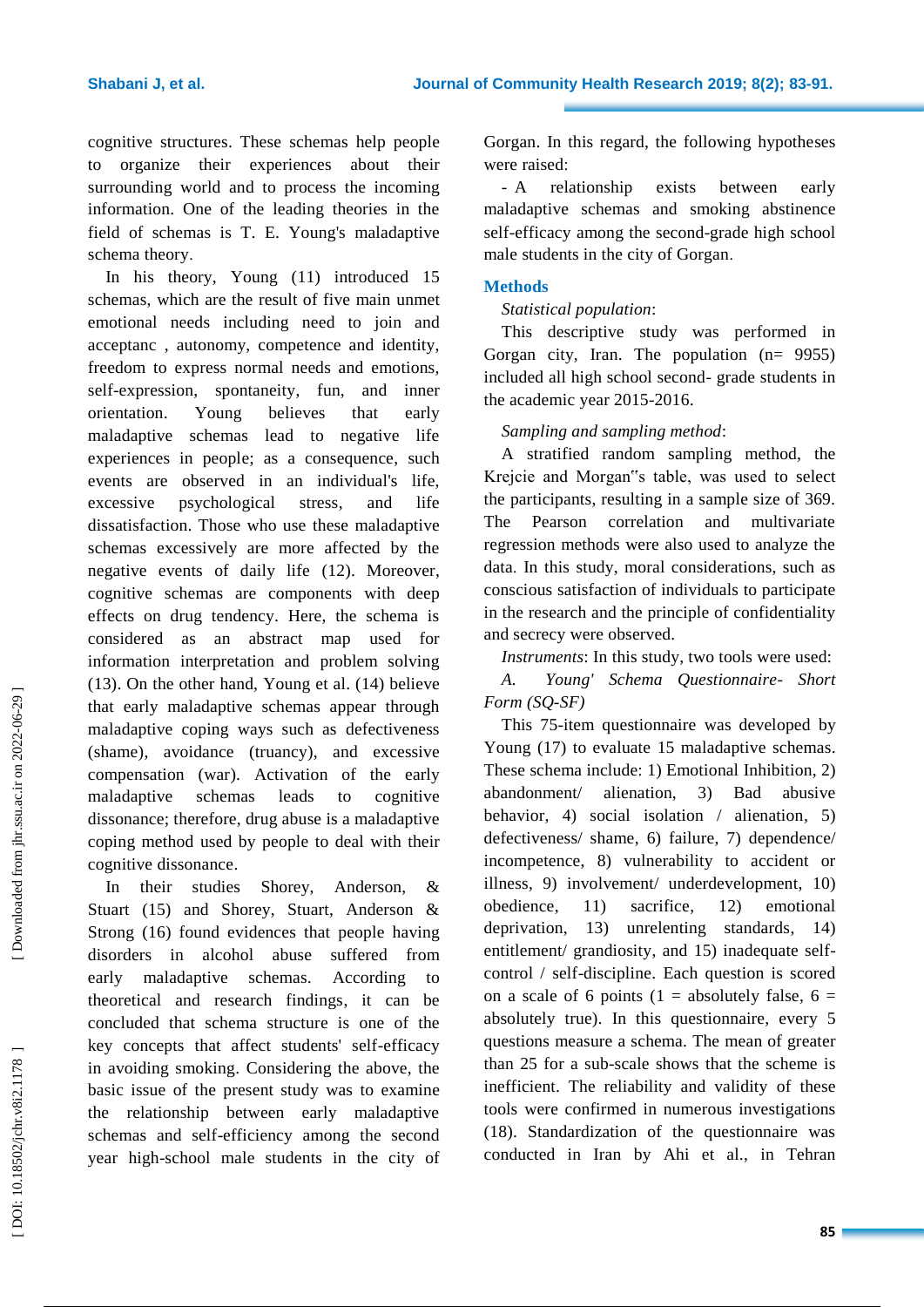universities . The Cronbach's alpha , the internal consistency rates were 0.98 and 0.97 for male and female population. Cronbach's alpha coefficient in this study was 0.94.

### *B. Smoking abstinence self-efficacy questionnaire*

The test was designed by Ebrahimi et al. (19). This 52 –question test included 2 dimensions (internal and external) and 8 components (positive emotions, negative emotions, excitement, relaxation, interpersonal relationships, professional status, situational status, and limiting smoking locations). The questionnaire scoring method was designed to answer this question: " How confident I am sure to resist against the temptation of smoking, when ...?". The items should be answered on a 5 point Likert scale (not at all certain to completely sure) with score s of 1 to 5. The individual's total score of Smoking abstinence self-efficacy, obtained from 52 questions, ranged from 52 to 260 and no reverse negative score was observed in this regard . Questions 1 to 8 are concerned with the internal aspect and the component of positive emotions, 9 to 21 deal with the internal aspect a nd the component of negative emotions, 22 to 25 investigate the inner dimension and the component of relaxation, 26 -30 deal with the inner dimension and the component of emotions, 31 to 37 and 40 to 43 represent the external dimension and the component of interpersonal relationships, items 38 and 39 deal with the external dimension and the component of professional status, 44 to 50 indicate the external dimension and the component of spatial position, and finally, questions 51 and 52 deal with the external aspect and the limiting conditions of smoking. To assess validity, the concurrent validity of the general self -efficacy beliefs'

questionnaire was used. General Self -Efficacy Scale (GSE), designed by Juraslim and Oscars in German in 1979, was translated into 26 other languages. In 1996, it was translated by Nezami, Juraslim , and Oscars into Persian. Moreover, to assess the validity of the analysis method (exploratory factor analysis using varimax rotation) , concurrent validity method was used. In addition , the confirmatory factor analysis was approved using LISREL software and based on the reform indices proposed by LISREL. Cronbach's alpha coefficient method was also reported as 0.96 for assessing and reporting the reliability of the questionnaire by its designers (19).

#### **Results**

To attain the main objectives of the present study, the collected data were subjected to a number of statistical analyses using Statistical Package for Social Sciences (SPSS 21.0) Apart from this, descriptive statistics, Pearson's correlation , and multiple regression analyses were also employed in this study.

#### **Descriptive Statistics**

Table 1 indicates the means and standard deviations for all the observed variables. The descriptive statistics was worked out to show the pattern of the score distribution. A perusal of Table 1 reveals that the mean score for Early Maladaptive Schemas is 209.59, with the SD of 21.426. The Smoking Abstinence Self -efficacy's mean score is 40.76 with the SD of 5.196. Table 1 shows the mean and standard deviation of the Early Maladaptive Schema s sub -scales. (See Table 1) .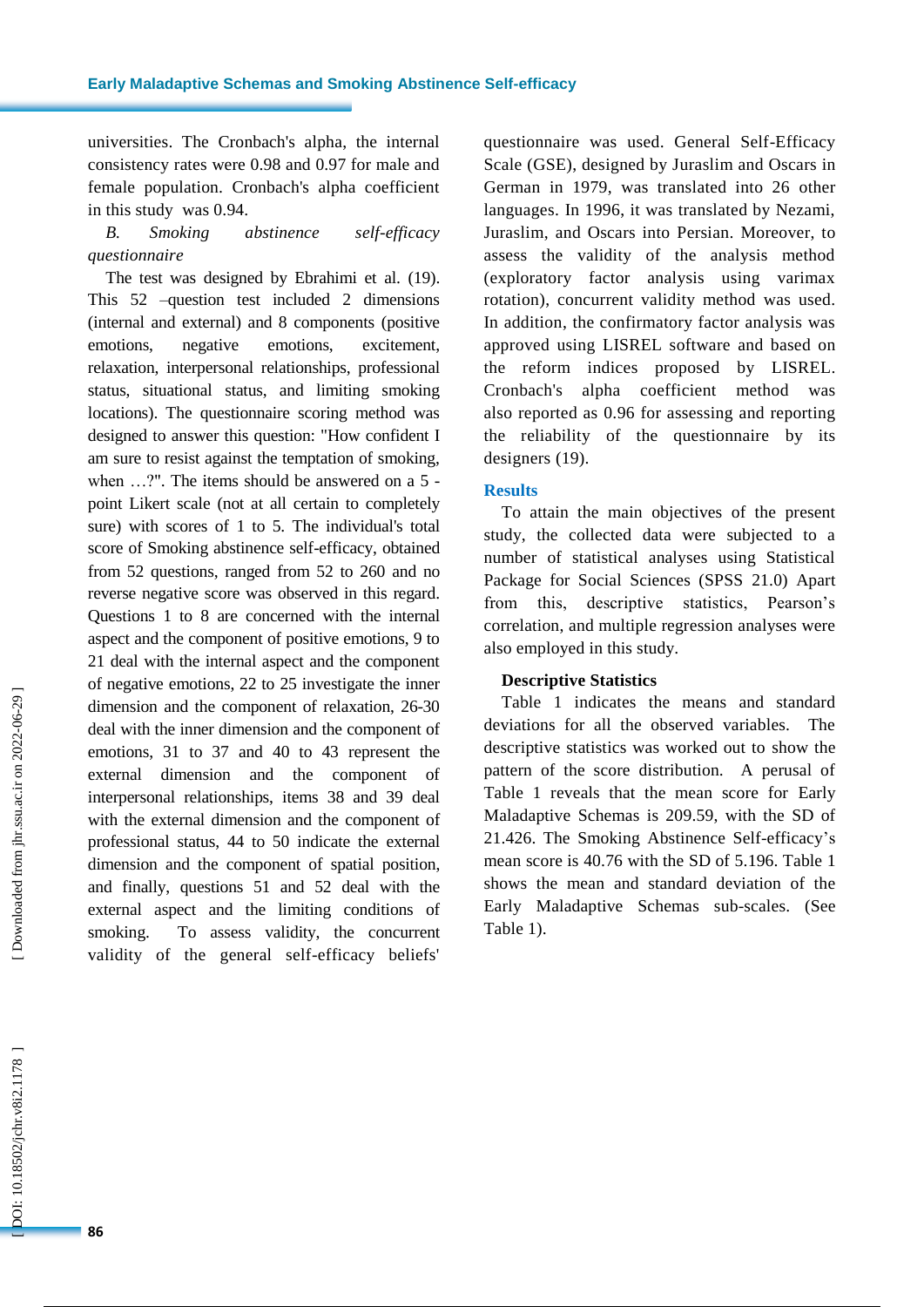| Variables                               | <b>Mean</b> | <b>Std. Deviation</b> |
|-----------------------------------------|-------------|-----------------------|
| <b>Early Maladaptive Schemas</b>        | 239.59      | 21.426                |
| <b>Emotional Inhibition</b>             | 14.44       | 5.02                  |
| Abandonment/ Alienation                 | 17.29       | 5.430                 |
| Bad abusive behavior                    | 16.14       | 4.006                 |
| Social Isolation/alienation             | 14.79       | 5.532                 |
| Defectiveness / Shame                   | 13.79       | 4.532                 |
| Failure                                 | 16.64       | 4.819                 |
| Dependence / Incompetence               | 15.01       | 4.130                 |
| Vulnerability to Accident               | 14.16       | 5.542                 |
| Involvement / Underdevelopment          | 15.36       | 4.031                 |
| Obedience                               | 16.42       | 3.831                 |
| Sacrifice                               | 12.90       | 5.90                  |
| emotional deprivation                   | 15.61       | 4.856                 |
| <b>Unrelenting Standards</b>            | 16.98       | 4.386                 |
| Eentitlement / Grandiosity              | 17.51       | 4.386                 |
| Inadequate Self-control/self-discipline | 16.46       | 3.986                 |
| <b>Smoking Abstinence Self-efficacy</b> | 40.76       | 5.196                 |

Table 1. Mean and standard deviation of early maladaptive schemas and smoking abstinence self-efficacy:

Not. N= 369

#### **Correlations**

The statistical analysis was conduced in SPSS version 13. The statistical method used in this research was descriptive statistics test. In order to check the normal distribution of quantitative variables , the Kolmogorov -Smirnov test was applied. Pearson correlation method and Multi variable regression were also applied to analyze the data .

Correlations between variables were computed through Pearson's Correlations method, which aimed at examining the degree of association between the measures of Early Maladaptive Schema s scale and sub -scales as well as Smoking abstinence self-efficacy scale. The findings , as depicted in Table 2 , showed a negative significant relationship between students' total Early Maladaptive Schemas ( $r = -.51^{**}$ ,  $p < .01$ ), emotional inhibition  $(r= -.33^{**}, p< .01)$ , abandonment / alienation ( $r = -0.45$ , p< 0.01), bad abusive behavior  $(r=-.43^{**}, p<.01)$ , social isolation/alienation  $(r=$ .30<sup>\*\*</sup>, p< .01), defectiveness / shame (r= -.19<sup>\*</sup>, p< .05), failure  $(r = -.38^{**}, p < .01)$ , dependence / incompetence  $(r= -.42^{**}, p< .01)$ , vulnerability to accident or illness ( $r = -18^*$ ,  $p < .05$ ), involvement / underdevelopment ( $r = -.38$ <sup>\*\*</sup>,  $p < .01$ ), obedience  $(r= -.41^{**}, p< .01)$ , sacrifice  $(r= -.16^{*}, p< .01)$ , emotional deprivation  $(r=-.36^{**}, p<-.01)$ , unrelenting standards ( $r = -.30^{**}$ ,  $p < .01$ ), entitlement / grandiosity ( $r = -.37^{**}$ ,  $p < .01$ ), inadequate selfcontrol / self-discipline (r=  $-.37^*$ , p< .01), and their Smoking abstinence self-efficacy.

| <b>Dependent Variable</b>               | <b>Independent Variable</b>  | r                    | P    |
|-----------------------------------------|------------------------------|----------------------|------|
|                                         | Early Maladaptive Schemas    | $-.51$ **            | .000 |
|                                         | <b>Emotional Inhibition</b>  | $-.33***$            | .001 |
|                                         | Abandonment/Alienation       | $-.45***$            | .000 |
|                                         | Bad abusive Behavior         | $-.43***$            | .000 |
|                                         | Social Isolation/Alienation  | $-.30$ <sup>**</sup> | .002 |
|                                         | Defectiveness/Shame          | $-.19*$              | .004 |
|                                         | Failure                      | $-.38$ <sup>**</sup> | .001 |
| <b>Smoking abstinence self-efficacy</b> | Dependence/Incompetence      | $-.42***$            | .001 |
|                                         | Vulnerability to accident    | $-.18$ <sup>*</sup>  | .004 |
|                                         | Involvement/underdevelopment | $-.38$ **            | .001 |
|                                         | Obedience                    | $-.41$ <sup>'</sup>  | .001 |
|                                         | Sacrifice                    | $-.16$               | .004 |

**Table 2 .** The correlation matrix of variables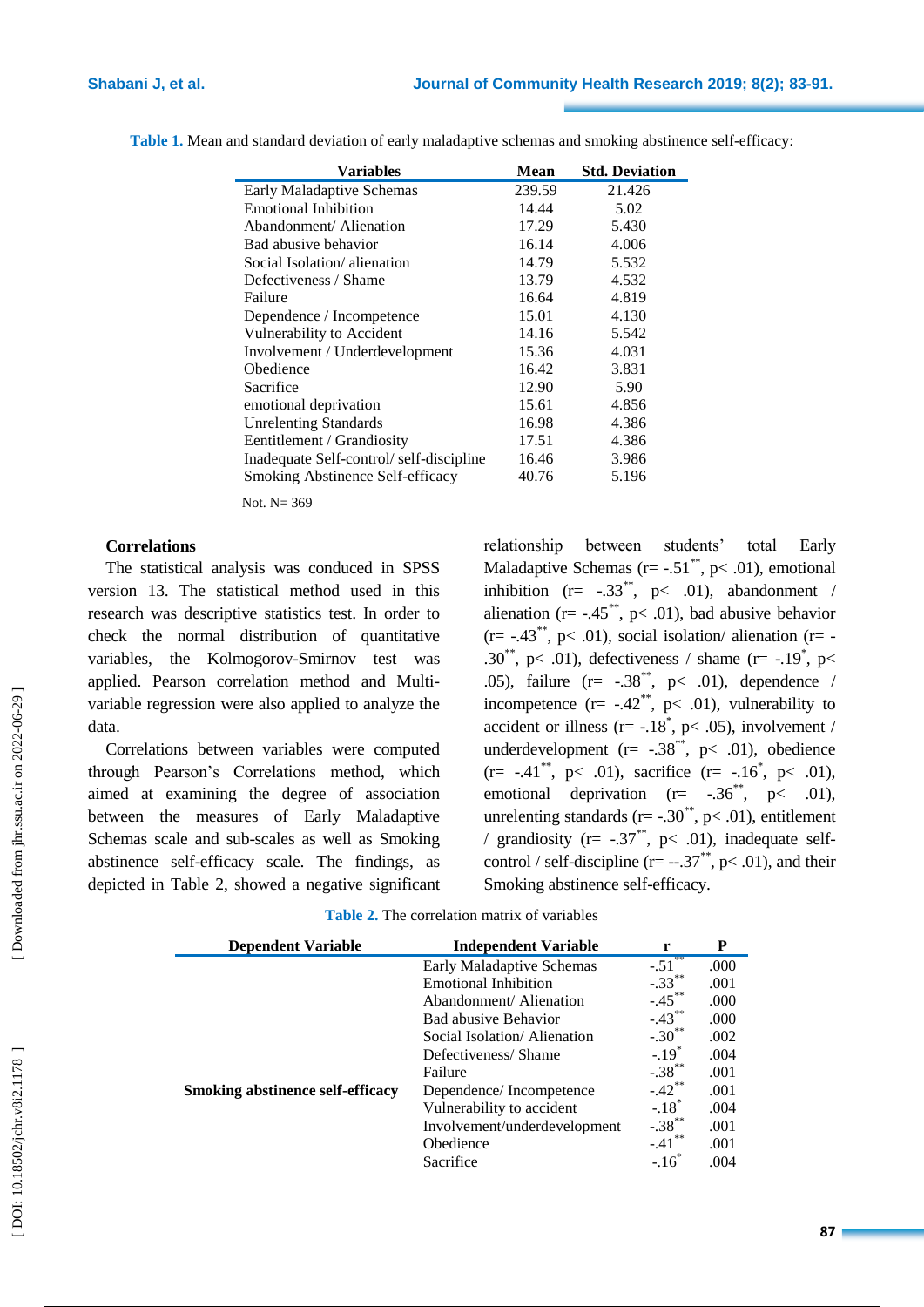| <b>Emotional Deprivation</b> | $-.36***$           | .001 |
|------------------------------|---------------------|------|
| <b>Unrelenting Standards</b> | $-.30^{**}$         | .002 |
| Entitlement/grandiosity      | $-.37***$           | .001 |
| Inadequate self-control      | $-.37$ <sup>*</sup> | .001 |

\*\*  $p < .01$ , \*  $p < .05$ , N= 369

#### **Multiple Regression Analysis (MRA)**

To assess the importance of each predictor on the overall relationship , MRA was used with little ambiguity. Tables 3 show s the results of the multiple regressions, indicating the impact of the Early Maladaptive Schema dimension on Smoking abstinence self-efficacy. The MRA results for the Predictivity of Early Maladaptive Schema s Sub -scales on Smoking abstinence self efficacy are presented in Table 3.

 The findings show that the MRA indicates that the Early Maladaptive Schema s sub -scales are significant predictors for Smoking abstinence self efficacy ( $R^2 = .41$ ,  $F = 8.663$ , and  $p < .05$ ).  $R^2$ value shows that 4 1% of the variance in Smoking abstinence self-efficacy decrease is explained by

Early Maladaptive Schema s sub -scales.

Based on the results of the MLR model in the Gis study, the sub -scales Abandonment/ Alienation (X2), bad abusive behavior (X 3), dependence / incompetence (X 7), obedience (X10), Inadequate self-control (X15), failure(X6), involvement / underdevelopment (X 9), entitlement / grandiosity (X14), emotional deprivation (X12), Emotional Inhibition (X1), social isolation / alienation (X4), and unrelenting standards (X13) show significant contributions toward the prediction of Smoking abstinence self-efficacy  $(bX2 = -5.977, (bX3 = -5.977))$ 5.781,  $(bX7 = -5.431, (bX10 = -4.788, (bX15 = -5.431, (cX16 = -4.788, (dX15 = -5.431, (eX16 = -4.788, (fX16 = -4.788, (fX16 = -4.788, (fX16 = -4.788, (fX16 = -4.788, (gX16 = -4.788, (hX16 = -4.788, (hX16 = -4.788, (hX16 = -4.788, (hX16 = -4.788, (hX16 = -4.788, (hX16 = -$ 4.748,  $(bX6= -4.547, (bX9= -4.517, (bX14= -4.517))$ 4.247,  $(bX12 = -3.987, (bX1 = -3.834, (bX4 = -3.834))$ 3.431, and  $bX11 = -2.984$ ).

| <b>Dependent Variables</b>       | <b>Predictors</b>             | $\mathbf{R}^2$ | F     |         |          | р    |
|----------------------------------|-------------------------------|----------------|-------|---------|----------|------|
| Smoking abstinence self-efficacy | (constant)                    | $-.41$         | 8.663 |         | 24.271   | .000 |
|                                  | <b>Emotional Inhibition</b>   |                |       | $-.289$ | $-3.834$ | .000 |
|                                  | Abandonment / Alienation      |                |       | $-.330$ | $-5.977$ | .000 |
|                                  | Bad abusive behavior          |                |       | $-.328$ | $-5.781$ | .000 |
|                                  | Social isolation / Alienation |                |       | $-.201$ | $-3.431$ | .004 |
|                                  | Defectiveness / Shame         |                |       | $-.029$ | $-1.487$ | .212 |
|                                  | Failure                       |                |       | $-.311$ | $-4.547$ | .001 |
|                                  | Dependence / Incompetence     |                |       | $-.325$ | -5.431   | .000 |
|                                  | Vulnerability to accident     |                |       | $-.032$ | $-1.685$ | .194 |
|                                  | Involvement /                 |                |       | $-.310$ | $-4.517$ | .001 |
|                                  | Underdevelopment              |                |       |         |          |      |
|                                  | Obedience                     |                |       | $-.322$ | $-4.788$ | .001 |
|                                  | Sacrifice                     |                |       | $-.030$ | $-1.635$ | .201 |
|                                  | Emotional deprivation         |                |       | $-.294$ | $-3.987$ | .002 |
|                                  | Unrelenting standards         |                |       | $-.119$ | $-2.984$ | .004 |
|                                  | Entitlement / Grandiosity     |                |       | $-.301$ | $-4.247$ | .001 |
|                                  | Inadequate self-control       |                |       | $-.312$ | $-4.748$ | .001 |

| <b>Table 3.</b> Results of multiple regression analyses (enter) |  |  |  |  |
|-----------------------------------------------------------------|--|--|--|--|
|-----------------------------------------------------------------|--|--|--|--|

 $N = 369$ 

#### **Discussion**

This research aimed to examine the relationship between early maladaptive schemas and efficacy of tendency to smoking among the second grade high school students in the city of Gorgan. The results showed a significant negative relationship between early maladaptive schemas and Smoking abstinence self-efficacy in students.

Acciording to the findings, the early maladaptive schema is the detriment of smoking.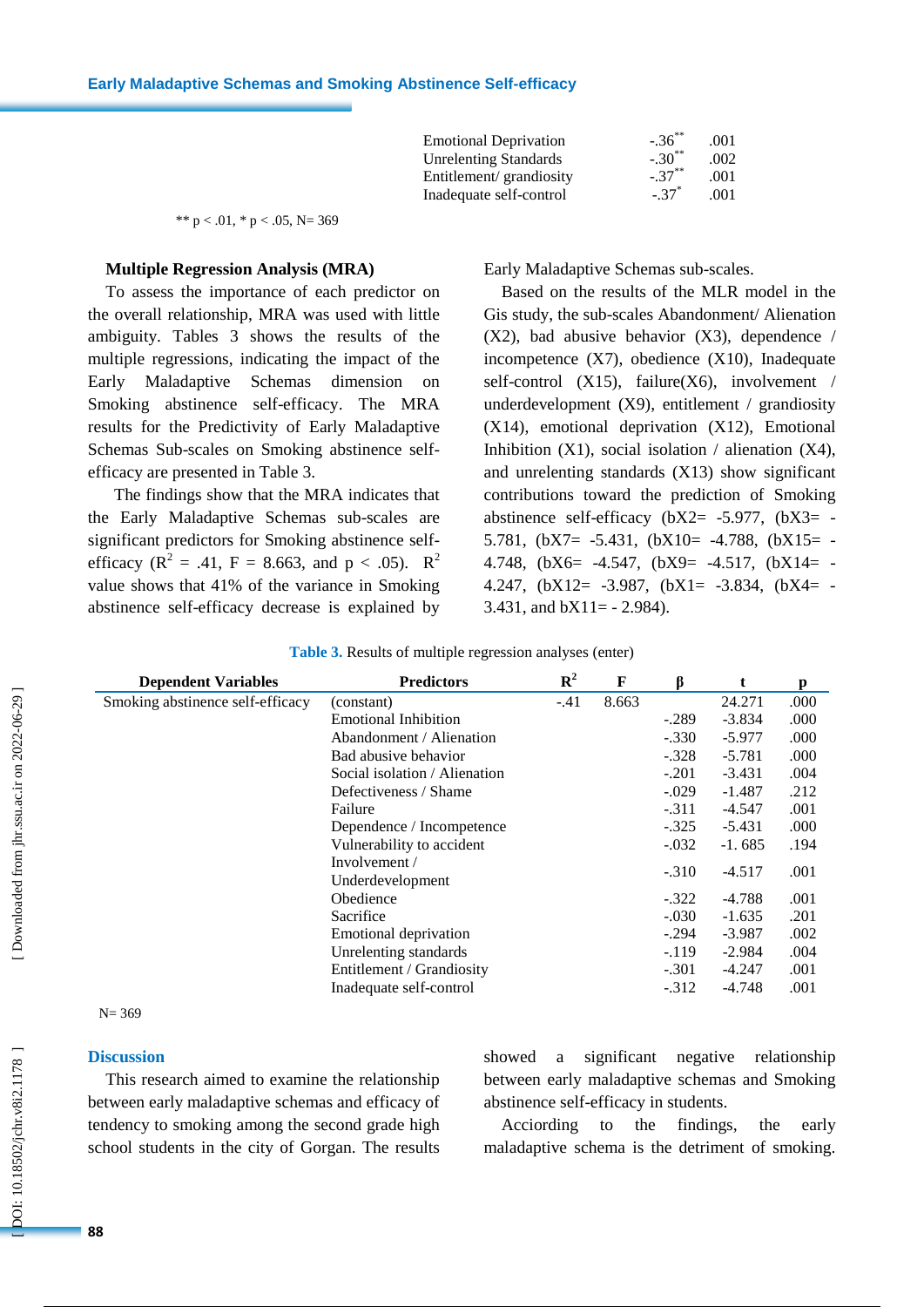These schemas are related to areas such as isolation and alienation, disruptive restrictions , disrupted autonomy or performance , and others orientation s. It can be concluded that people addicted to smoking and drug abuse are more vulnerable in these four areas. These findings were in line with those reported by Decovier (20).

The schema of mistrust/ abuse , which is related to the area of abandonment / alienation, normally occur s in families who are heartless, cold and  $with **holding**$  isolated short-tempered, and unpredictable or ill -treating (Yan g et al., 2003, translated by Hamid Pour and Anduze, 2007)(21). The results showed that individuals with mistrust/ abuse tend to smoking and material abuse; hence, it can be deduced that since these people believe that others harm them, they become bad - tempered and make their family members ashamed. As a result, while facing a problem, they cannot trust other people. So, to achieve peace, they are inclined toward smoking, drugs , or alcoho l .

On the other hand, this sense of dependence/ incompetence , which is a predictor of smoking , is also related to the area of defected autonomy or impaired performance. The schemas of this area are normally created in families that decrease their children's self- confidence or offer them excessive protection (13 ). Individuals with active schema of dependence/ incompetence believe that they are unable to do their daily responsibilities. This feeling often appears in the form of learned distress , leads to confusion and anxiety, and finally ends in smoking in order to alleviate distress. The schema of obedience, which is related to orientatio n , is caused in the family and accept s the child with reservation.

According to Young et al. (13 ), people with active obedience scheme feel forced in radical transfer of their control to others . This scheme often manifest s its extreme form along with excessive sensitivity to the feelings of others. Generally, it leads to anger, which is in the form of a series of maladaptive symptoms such as passive aggressive behavior, uncontrolled emotional outbursts, and psychosomatic symptoms, withdrawal of affection, outsourcing management,

smoking , and drug abuse. The scheme of inadequate self-control / self-discipline is related to disruptive restrictions. This area normally occur s in families mostly characterized by confusion or a sense of superiority rather than by a sense of discipline, proper exposure, and logical limitations. People with this active scheme do not tolerate failure , strictly avoid discomfort , and prevent conflict in all possible way s .

In the caes of facing problems, such families deal emotionally with the challenge, rather than using a problem -oriented approach. They always seek to avoid conflicts by smoking and using drug s. Finally, those with inadequate self-control/ self-discipline schema have no tolerance to achieve personal goals or are unable to express their emotions and impulses (21 ). Finally, they cannot bear pain and take it easy, so they are evasive of responsibility (22 ). Lack of frustration tolerance is the factor that can be effective in smoking and substance abuse .

In terms of the schemas of impaired autonomy and function (such as undeveloped/ caught self), it can be explained that these people had parents , who reduced their confidence from early childhood, offered them over - protection, failed to encourage children to do things out of the house , or were unable to strengthen them in cases of failure in different situations. As a result of most of these schemas, individuals feel entitlement / grandiosity in various situations. So, they become anxious and are easily irritated in dealing with different situations. The only remedy for them will be using drugs and smoking.

Moreover, regarding the schema of entitlement/ grandiosity and inadequate autonomy/ selfdiscipline, which are in the area of disruptive inhibitions, it can be stated that individuals with such schema often seem egotistic, irresponsible, and fractious. Most of them are grown up in big families , which have been too kind or welcoming. As a result, these people do not follow the rules and seek to satisfy their early momentum needs such as smoking.

#### **Conclusion**

According to research findings, it can be concluded that schema structure is one of the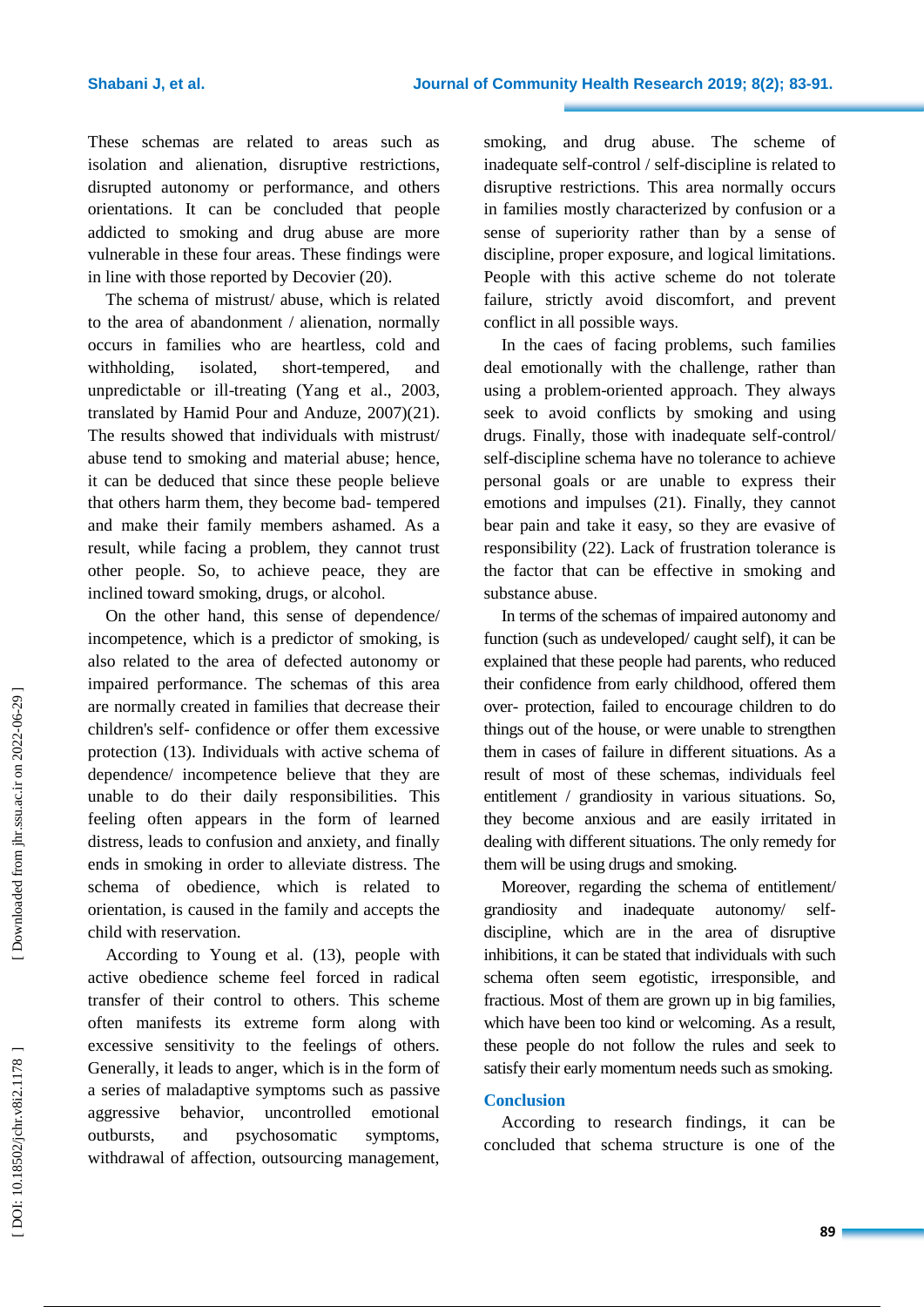key concepts that affect students' self -efficacy in avoiding smoking. In deed, early self- efficacy schemas are among the individual and psychological causes with especial importance in studies on smoking dependency and consumption. Such early schemas lead to biases in an individual's interpretation of the events. These biases are represented as distorted attitudes, false speculations, unrealistic aims and perspectives, and high - risk behaviors such as smoking.

#### **Resarch limitation**

As a limitation of this study, the participnats were selcetde from the city of Gorgan, so the results cannot be generalized to other cities. Another limitation is that the participants included just the second- grade high school male students; so , it is difficult to generalize the findings to female students. Moreover, lack of attention to psychological variables, parents' educational status , and economic status of the students are among other limitations of this research that affect the generalizability of the findings. Depending on

the frequency of drug consumption among teenagers, conducting psychological research over such social damage can be significant contributions to the prevention of smoking in adolescents. It is recommended to plan and promote therapy schema educational programs as well as self -efficacy skills and empathy in schools and families by psychologists and counselors .

#### **Acknowledgments**

This manuscript is based on a student's dissertation, Mr. Abolhassan Jafar Nodeh, graduated from Islamic Azad University of Gorgan Branch in the academic year of 2015 -2016, numbered as 2700/84202/650 in 04/26/2016.

The authors of this research are grateful to the education management of the city of Gorgan, school administrators , and all students who participated in this research .

#### **Conflict of Interest**

The authors declare that they have no conflicts of interest.

#### **References**

- 1. Aminoroaia M, Attari A, Maracy M. Factor's affecting medical students' tendency to smoke cigarettes. Jornal of Research Behavior Sciences. 2013; 10 (7): 726 -734. [Persian]
- 2. WHO report on the global tobacco epidemic, 2011. Warning about the dangers of tobacco. Geneva: World Health Organization; 2011.
- 3. Momoh S o, Imhond H o , Omagbe.E. The role of gender, self studi -efficacy, age and extroversion on smoking behaviour among Ambrose Alli University Students**,** Ekpoma, Nigeria. Journal of International Women's Studies. 2008; 10(2): 134 -140.
- 4. Wong CJ, Anthony S, Sigmon SC, et al. Examining interrelationships between abstinence and coping self -efficacy in cocaine -dependent outpatients. Experimental and Clinical Psychopharmacology. 2004; 21(3): 190 - 199.
- 5. Mohamdkhani Sh, Jazayeri A, Mohamdkhani P, et al. Direct and indirect impact of attitude, locus of control, self management skills and so commences on drug use among at risk adolescents. Contemporary Psychology. 2004; 2(3): 3-10. [Persian]
- 6. Copeland AL, Brandon TH. Testing the causal role of expectancies in smoking motivation and behavior. Journal of Addictive Behaviors. 2000; 25(3): 445 –449.
- 7. Noranipour R. Investigate the causes of addiction to substances changing the mood and behavior and effective and efficient method of drug addiction counseling. Journal of Research on Adiction. 2004; 2(6): 13-54. [Persian]
- 8. Boardman T, Catley D, Mayo MS, et al. Self-efficacy and motivation to quit during participation in a smoking cessation program. International Journal of Behavioral Medicine. 2005; 12(4): 266 -272.
- 9. Chang FC, Lee CM, Lai HR, et al. Social influences and self -efficacy as predictors of youth smoking initiation and cessation: a 3 -year longitudinal study of vocational high school students in Taiwan. Addiction. 2006; 101(11): 1645 - 1655.
- 10. Zhang D, He H. Personality traits and life satisfaction: A Chinese case study. Social Behavior and Personality: An International Journal. 2010; 38(8): 1119 -1123.
- 11. Young JE. Young schema questionnaire : short form 3 (YSQ -S3). New York: Schema Therapy Institute ; 2005.

OOI: 10.18502/jchr.v8i2.1178